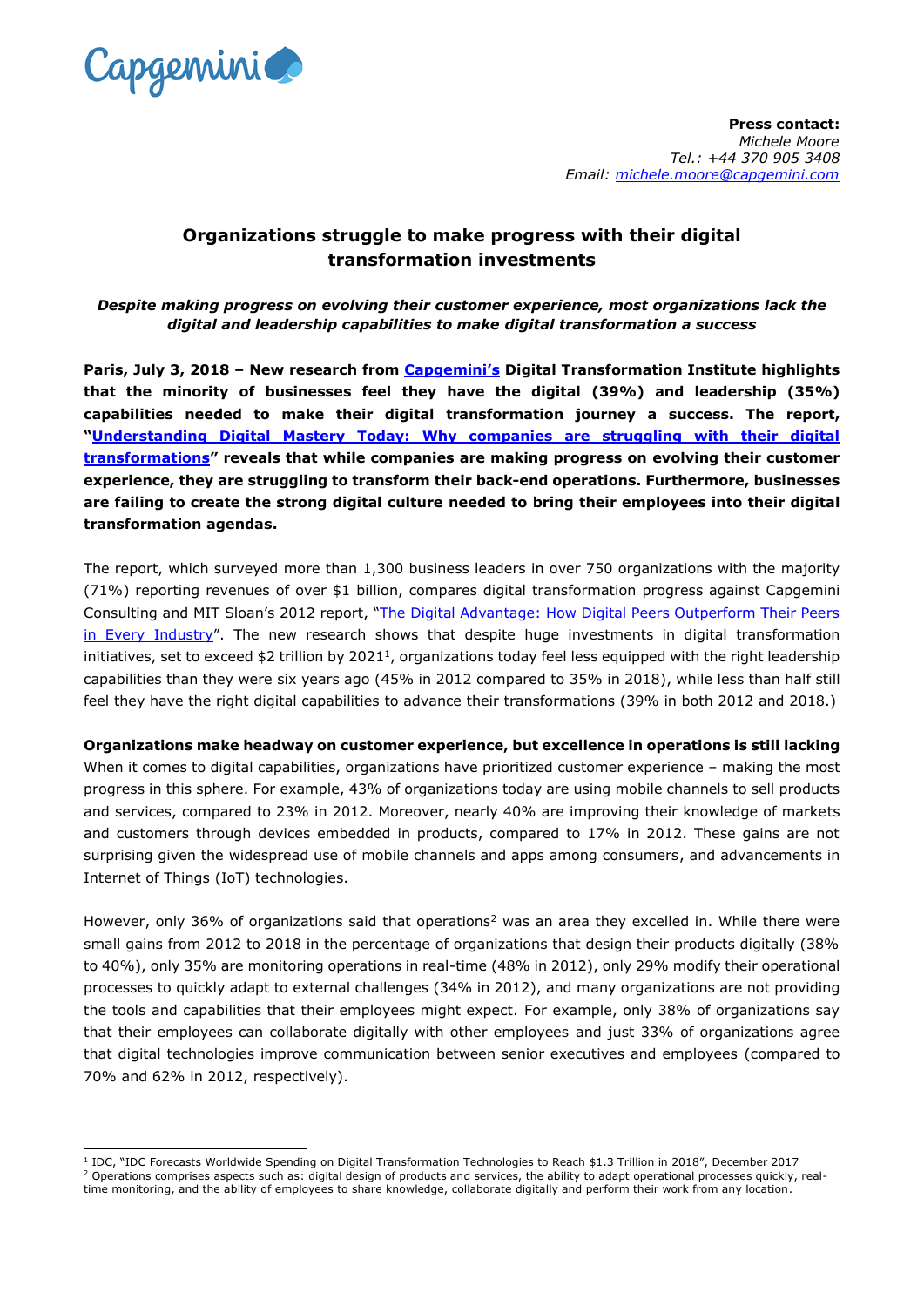

## **IT and business relationships show decline**

While the relationship between the CIO and other members of the leadership team is critical in a digital age, there appears to be a disconnect here. In 2012, 65% of organizations felt that the CIO and senior business executives had a shared understanding of the role of IT in their organization, but this has declined to 37% in 2018. While 59% of respondents in 2012 felt that the CIO and senior business executives have a shared understanding of how IT can be used to increase productivity of the organization's operations, this has declined to 35% in 2018. Six years ago, 53% of respondents agreed that the CIO and senior business executives have a common view of IT investment priorities, but that has also declined in 2018 to 36%. The report concludes that these reductions suggest optimization is still occurring in silos or that business leaders are impatient with the pace of IT and are spinning off shadow IT $3$  to lead their initiatives.

*"Speed of products, solutions and digital innovation development has greatly increased," said Enrico Maria Bagnasco, Head of Technology Innovation at Telecom Italia. "It is therefore important that companies keep an open dialogue with the external ecosystem and find a balance between business and technology to achieve the goals of digital transformation projects."*

## **Low digital culture stalls progress**

In addition to the leadership challenges, the report also reveals that organizations have not been able to create the right digital culture for transformation success. Only 36% of companies said that there are possibilities for everyone in the firm to take part in the conversation around digital initiatives – a decline from 49% in 2012 - and just 38% say they have a formal program in place for digital reskilling of existing employees. Additionally, senior business leaders need to engage their workforce in the digital transformation vision, but currently only 36% of organizations believe senior executives and managers share a common vision for transformation.

According to Cyril Garcia, Head of Digital Services at Capgemini, *"Today's technology landscape is much more complex than in 2012. New technologies such as artificial intelligence, machine learning, automation and the Internet of Things are providing businesses with opportunities they have never had before, but critical to their success is the ability to adapt and embed these technologies into their organizations. To take full advantage of the new technology landscape, it's vital that business leaders not only invest in new technology but work together with their employees to advance the digital transformation agenda, putting just as much emphasis on change management as they do in understanding of the technology."* 

## **How to sustain digital transformation journeys**

Today, many organizations face the realities of the complexities of their journeys and realize just how challenging successfully transforming can be. Organizations have not moved forward fast enough, states the report. Talent and culture is a major challenge that stands in the way of success. The report recommends that a renewed focus on the key dimensions for success in digital transformation, such as operations and governance and in particular, talent and culture, will help organizations revitalize their digital transformations.

A copy of the report can be downloaded [here.](https://www.capgemini.com/resources/understanding-digital-mastery-today?utm_source=pr&utm_medium=referral&utm_content=none_none_link_pressrelease_none&utm_campaign=disruptdigital_dti_digitalmaturity)

 $\overline{a}$ 

<sup>&</sup>lt;sup>3</sup> Shadow IT refers to devices, software, and services outside the ownership control of the IT organizations